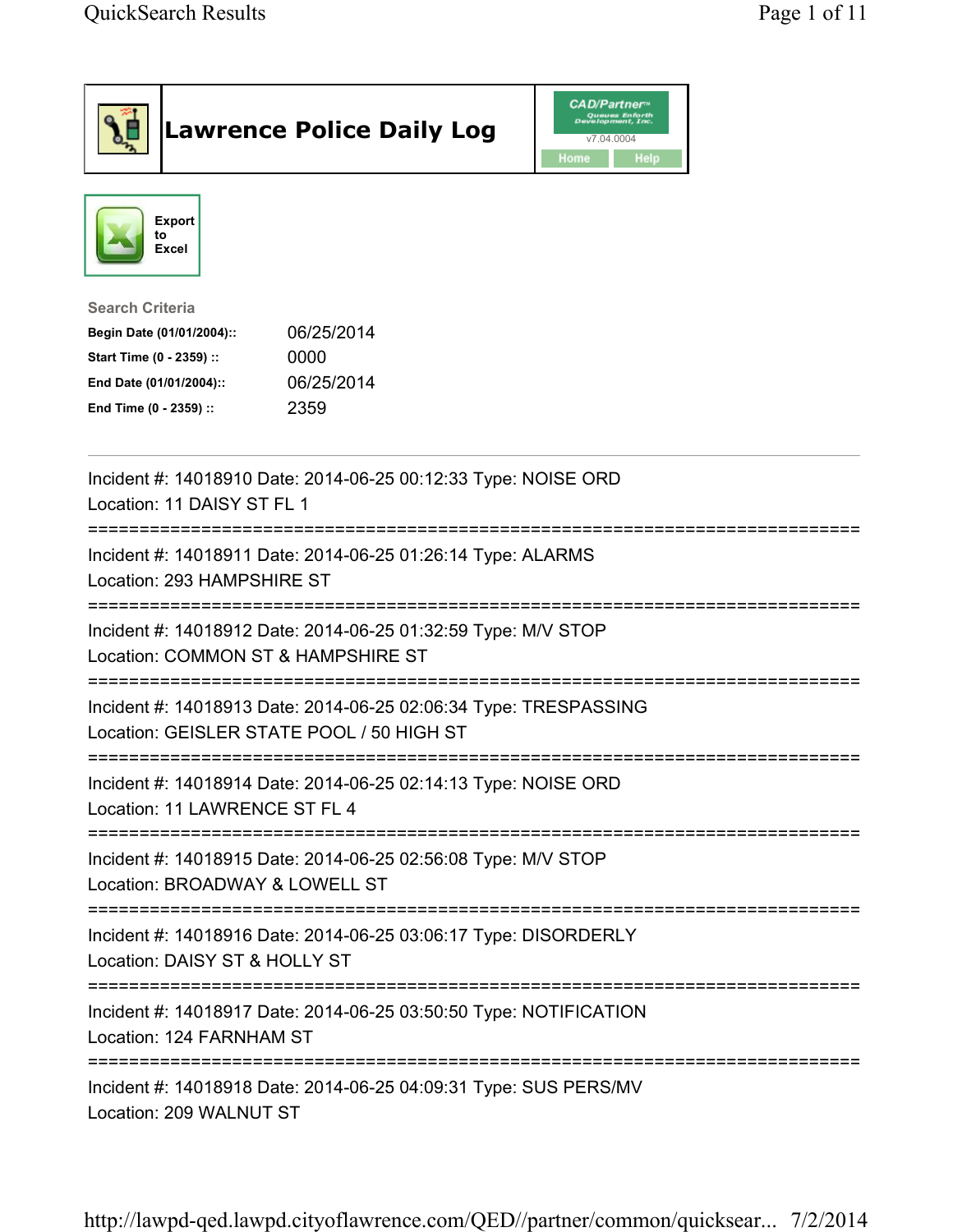| Incident #: 14018919 Date: 2014-06-25 05:19:56 Type: ALARMS<br>Location: 2 EVERETT ST                                                   |
|-----------------------------------------------------------------------------------------------------------------------------------------|
| Incident #: 14018920 Date: 2014-06-25 05:30:40 Type: MV/BLOCKING<br>Location: 474 HAMPSHIRE ST                                          |
| Incident #: 14018921 Date: 2014-06-25 06:51:56 Type: DISTURBANCE<br>Location: 112 MARSTON ST #408                                       |
| Incident #: 14018922 Date: 2014-06-25 06:57:35 Type: B&E/PAST<br>Location: 375 BROADWAY                                                 |
| Incident #: 14018923 Date: 2014-06-25 07:02:41 Type: PARK & WALK<br>Location: BRADFORD ST & BROADWAY                                    |
| Incident #: 14018924 Date: 2014-06-25 07:23:10 Type: MV/BLOCKING<br>Location: 215 MARKET ST                                             |
| Incident #: 14018926 Date: 2014-06-25 07:31:58 Type: SUS PERS/MV<br><b>Location: PERRY AV</b>                                           |
| Incident #: 14018925 Date: 2014-06-25 07:32:02 Type: MEDIC SUPPORT<br>Location: 112 THOREAU WAY #822                                    |
| Incident #: 14018927 Date: 2014-06-25 08:00:19 Type: A&B PAST<br>Location: 19 PORTLAND ST                                               |
| =================================<br>Incident #: 14018928 Date: 2014-06-25 08:19:25 Type: INVEST CONT<br>Location: 65 MYRTLE ST         |
| Incident #: 14018929 Date: 2014-06-25 08:22:04 Type: ALARMS<br>Location: 71 DUCKETT AV                                                  |
| ==================================<br>Incident #: 14018930 Date: 2014-06-25 08:23:09 Type: DOMESTIC/PAST<br>Location: 50 ISLAND ST #512 |
| ----------------------------<br>Incident #: 14018931 Date: 2014-06-25 09:28:47 Type: 209A/SERVE<br>Location: 69-71 CRESCENT ST          |
| Incident #: 14018933 Date: 2014-06-25 09:29:32 Type: LARCENY/PAST<br>Lootion: 40 DENNIETT CT                                            |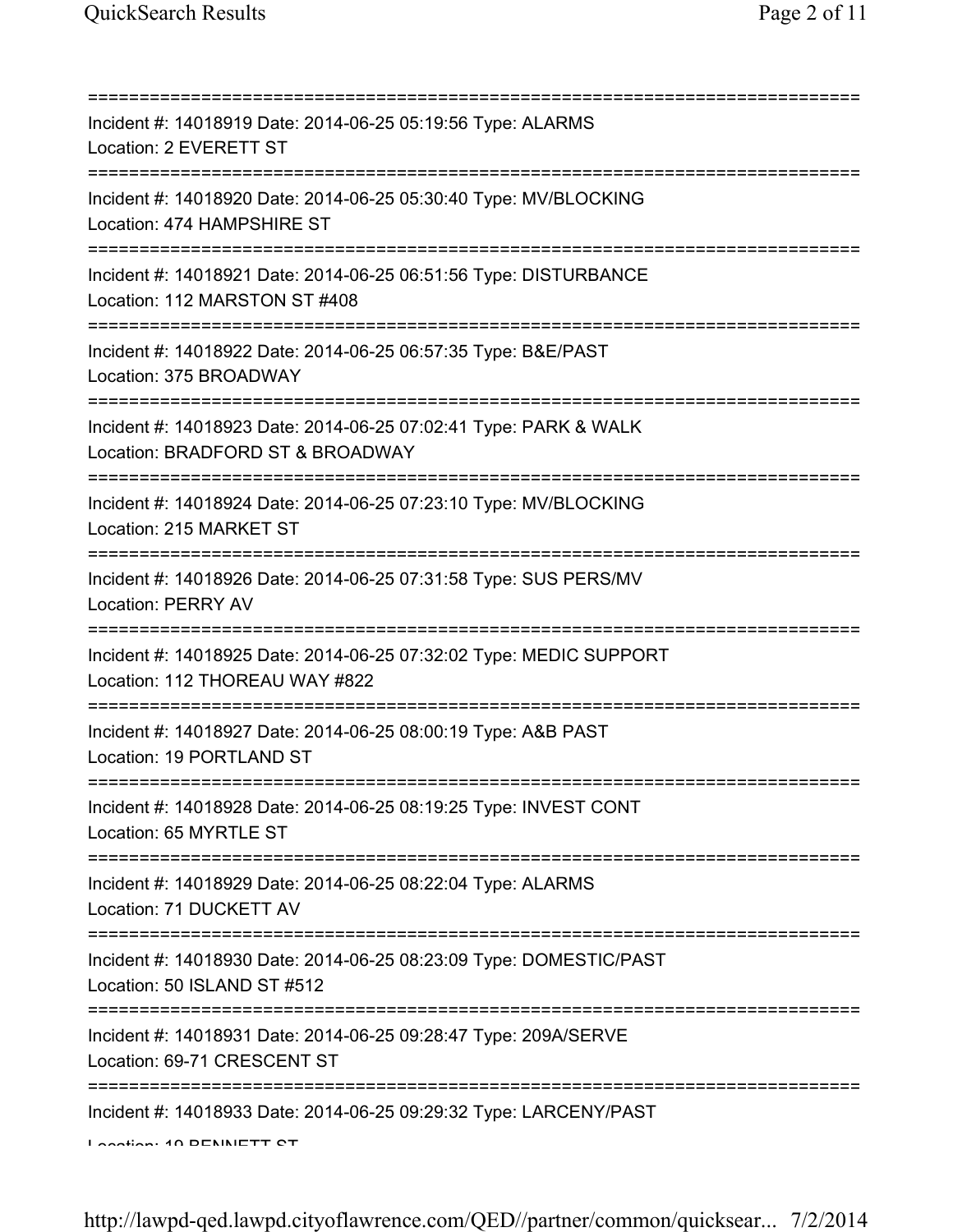| Incident #: 14018932 Date: 2014-06-25 09:31:18 Type: DETAIL<br>Location: MYRTLE ST & WALNUT ST                                                                             |
|----------------------------------------------------------------------------------------------------------------------------------------------------------------------------|
| ======================================<br>Incident #: 14018934 Date: 2014-06-25 09:43:20 Type: AUTO ACC/UNK PI<br>Location: COMMON ST & NEWBURY ST<br>==================== |
| Incident #: 14018935 Date: 2014-06-25 09:44:29 Type: ABAND MV<br>Location: SCHOOL ST                                                                                       |
| Incident #: 14018936 Date: 2014-06-25 09:55:24 Type: MEDIC SUPPORT<br>Location: 87 SUMMER ST                                                                               |
| Incident #: 14018937 Date: 2014-06-25 10:01:20 Type: SUS PERS/MV<br>Location: HAMPSHIRE ST & TREMONT ST                                                                    |
| Incident #: 14018938 Date: 2014-06-25 10:13:46 Type: LOUD NOISE<br>Location: 110 BROOKFIELD ST                                                                             |
| Incident #: 14018939 Date: 2014-06-25 10:20:38 Type: 209A/SERVE<br>Location: 351 ESSEX ST #APT 5C                                                                          |
| Incident #: 14018940 Date: 2014-06-25 10:21:29 Type: MEDIC SUPPORT<br>Location: 383 HAVERHILL ST                                                                           |
| Incident #: 14018941 Date: 2014-06-25 10:22:29 Type: SUS PERS/MV<br>Location: BROADWAY & HAVERHILL ST                                                                      |
| Incident #: 14018942 Date: 2014-06-25 10:22:54 Type: LARCENY/PAST<br>Location: U-HAUL RENTAL / 375 BROADWAY                                                                |
| Incident #: 14018943 Date: 2014-06-25 10:35:29 Type: PARK & WALK<br><b>Location: METHUEN ST</b>                                                                            |
| Incident #: 14018944 Date: 2014-06-25 10:36:15 Type: DOMESTIC/PROG<br>Location: 62 MELVIN ST #11 FL 21                                                                     |
| Incident #: 14018945 Date: 2014-06-25 10:40:02 Type: ASSIST FIRE<br>Location: LEGACY PARK / 112 MARSTON ST                                                                 |
| Incident #: 14018946 Date: 2014-06-25 10:44:19 Type: TOW OF M/V                                                                                                            |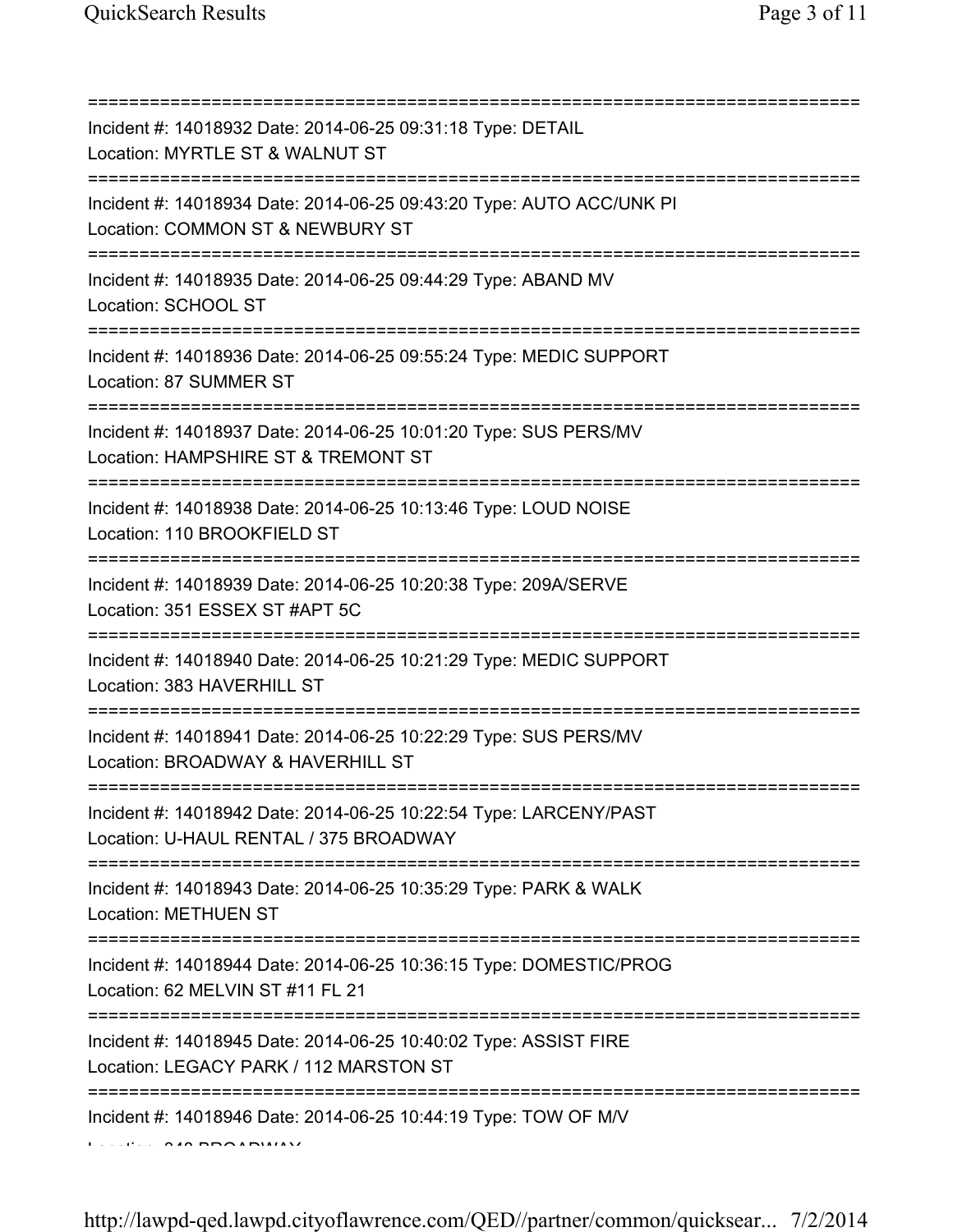=========================================================================== Incident #: 14018947 Date: 2014-06-25 11:01:26 Type: ALARM/BURG Location: 141 WINTHROP AV =========================================================================== Incident #: 14018948 Date: 2014-06-25 11:14:30 Type: PARK & WALK Location: S BROADWAY =========================================================================== Incident #: 14018949 Date: 2014-06-25 11:19:05 Type: AUTO ACC/NO PI Location: TRIPOLI BAKERY INC / 106 COMMON ST =========================================================================== Incident #: 14018950 Date: 2014-06-25 11:42:10 Type: A&B PAST Location: 191 SALEM ST =========================================================================== Incident #: 14018952 Date: 2014-06-25 11:44:47 Type: A&B PAST Location: 280 MERRIMACK ST FL 3 =========================================================================== Incident #: 14018951 Date: 2014-06-25 11:45:38 Type: M/V STOP Location: PARK ST & WILLOW ST =========================================================================== Incident #: 14018953 Date: 2014-06-25 11:48:28 Type: ABAND MV Location: 171 UNION ST =========================================================================== Incident #: 14018954 Date: 2014-06-25 11:53:26 Type: ANIMAL COMPL Location: 375 HAVERHILL ST =========================================================================== Incident #: 14018955 Date: 2014-06-25 12:02:26 Type: 911 HANG UP Location: 141 WATER ST =========================================================================== Incident #: 14018956 Date: 2014-06-25 12:20:58 Type: UNWANTEDGUEST Location: 112 MARSTON ST #214 FL 2NDFL =========================================================================== Incident #: 14018957 Date: 2014-06-25 12:21:28 Type: INVESTIGATION Location: 61 BROOKFIELD ST #A =========================================================================== Incident #: 14018958 Date: 2014-06-25 12:38:39 Type: MEDIC SUPPORT Location: 220 MERRIMACK ST =========================================================================== Incident #: 14018959 Date: 2014-06-25 12:40:33 Type: MEDIC SUPPORT Location: 55 SALEM ST #APT 6 =========================================================================== Incident #: 14018960 Date: 2014-06-25 12:41:35 Type: A&B PAST Location: GUILMETTE SCHOOL / 80 BODWELL ST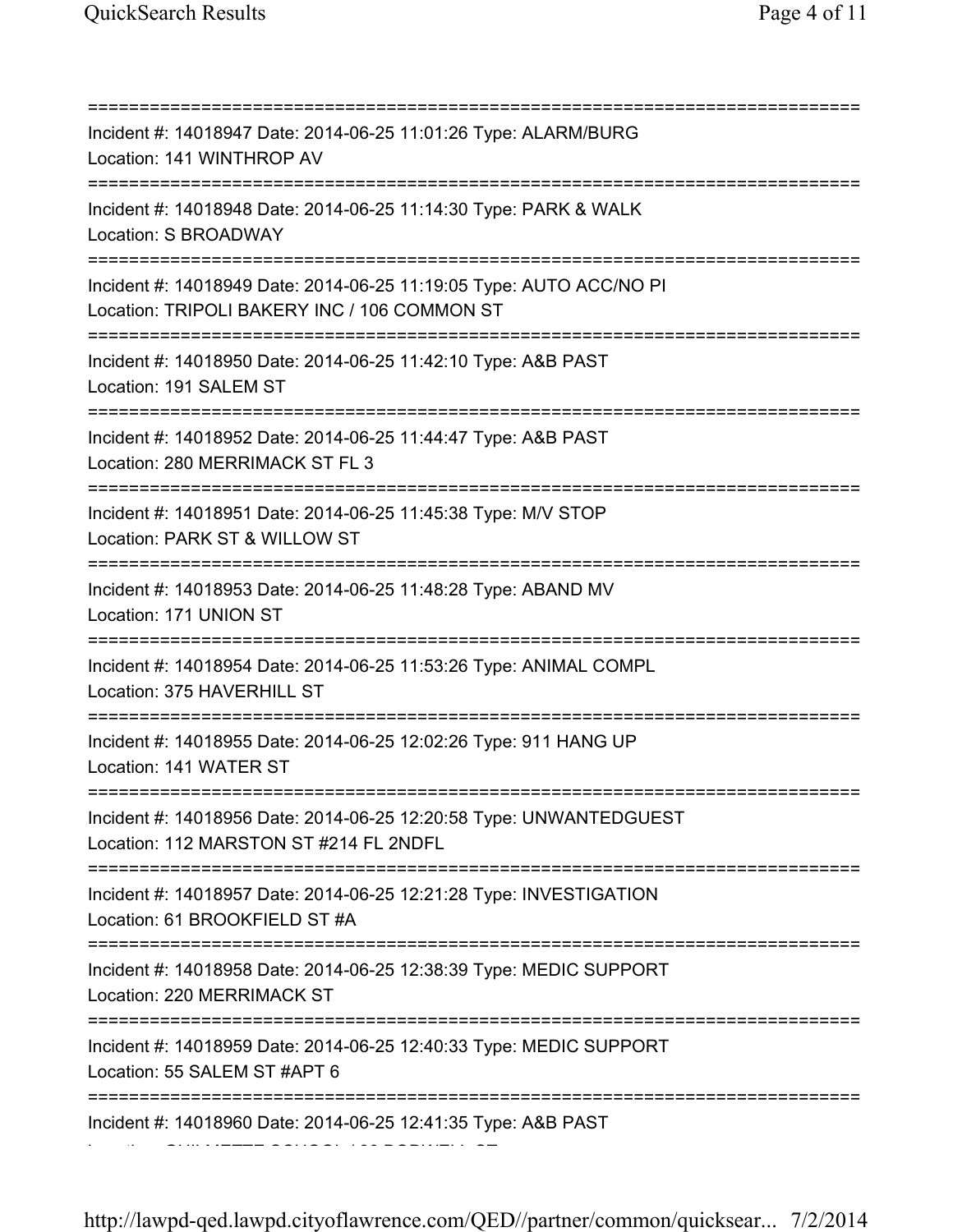=========================================================================== Incident #: 14018961 Date: 2014-06-25 12:50:52 Type: ALARM/BURG Location: 19 PILGRIM RD =========================================================================== Incident #: 14018962 Date: 2014-06-25 12:57:57 Type: UNKNOWN PROB Location: 257 ERVING AV =========================================================================== Incident #: 14018963 Date: 2014-06-25 13:00:42 Type: STOL/MV/PAS Location: 24 MAPLE ST =========================================================================== Incident #: 14018964 Date: 2014-06-25 13:19:21 Type: NOISE ORD Location: FRANKLIN ST & HAVERHILL ST =========================================================================== Incident #: 14018965 Date: 2014-06-25 13:25:55 Type: TOW OF M/V Location: 4 BERNARD AV =========================================================================== Incident #: 14018966 Date: 2014-06-25 13:26:51 Type: SUS PERS/MV Location: 7 BROOKFIELD ST =========================================================================== Incident #: 14018969 Date: 2014-06-25 13:30:01 Type: INVESTIGATION Location: 306 MARKET ST =========================================================================== Incident #: 14018967 Date: 2014-06-25 13:36:00 Type: MEDIC SUPPORT Location: 275 BROADWAY =========================================================================== Incident #: 14018968 Date: 2014-06-25 13:39:00 Type: DRUG VIO Location: 107 GARDEN ST =========================================================================== Incident #: 14018970 Date: 2014-06-25 13:55:23 Type: A&B PAST Location: 1 APPLETON ST =========================================================================== Incident #: 14018971 Date: 2014-06-25 13:57:20 Type: B&E/PROG Location: 597 HAVERHILL ST =========================================================================== Incident #: 14018972 Date: 2014-06-25 14:16:26 Type: M/V STOP Location: HAMPSHIRE ST & LOWELL ST =========================================================================== Incident #: 14018973 Date: 2014-06-25 14:33:49 Type: ANIMAL COMPL Location: 700 ESSEX ST =========================================================================== Incident #: 14018974 Date: 2014-06-25 14:35:46 Type: ALARM/BURG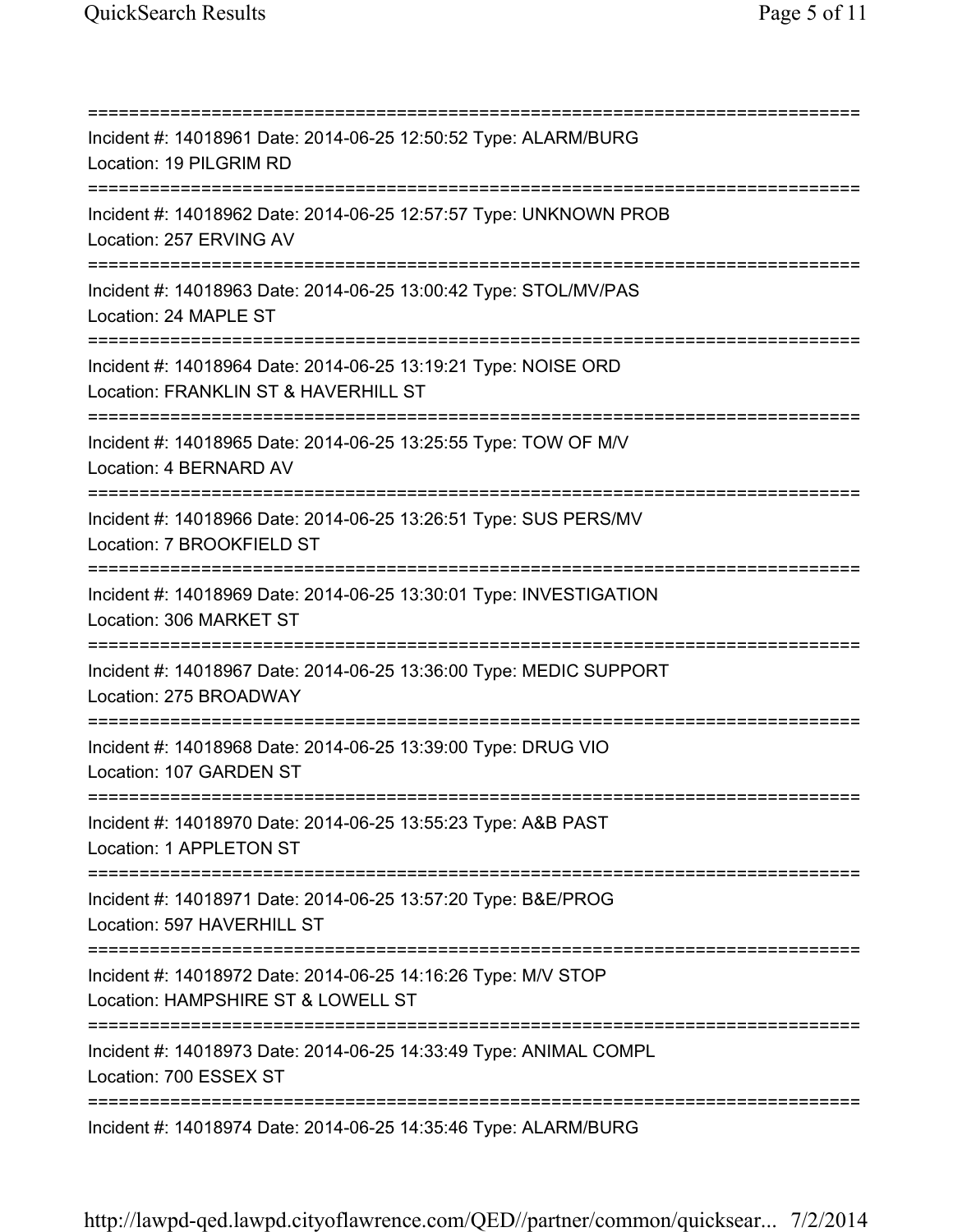=========================================================================== Incident #: 14018975 Date: 2014-06-25 14:49:17 Type: TOW OF M/V Location: APPLETON ST & ESSEX ST =========================================================================== Incident #: 14018976 Date: 2014-06-25 15:03:47 Type: 209A/SERVE Location: 31 FAIRMONT ST =========================================================================== Incident #: 14018977 Date: 2014-06-25 15:06:27 Type: MAL DAMG PROG Location: 145 HIGH ST =========================================================================== Incident #: 14018978 Date: 2014-06-25 15:10:49 Type: MISC Location: 45 BROADWAY =========================================================================== Incident #: 14018980 Date: 2014-06-25 15:13:39 Type: LARCENY/PROG Location: 700 ESSEX ST =========================================================================== Incident #: 14018979 Date: 2014-06-25 15:13:40 Type: 209A/SERVE Location: 120 MYRTLE ST =========================================================================== Incident #: 14018981 Date: 2014-06-25 15:17:37 Type: FIGHT Location: 51 LAWRENCE ST =========================================================================== Incident #: 14018982 Date: 2014-06-25 15:24:28 Type: UNWANTEDGUEST Location: 1 TREMONT ST #7 =========================================================================== Incident #: 14018983 Date: 2014-06-25 15:27:08 Type: ASSSIT OTHER PD Location: 65 MERRIMACK ST =========================================================================== Incident #: 14018984 Date: 2014-06-25 15:29:20 Type: DOMESTIC/PROG Location: 570 S UNION ST =========================================================================== Incident #: 14018985 Date: 2014-06-25 15:43:08 Type: DISTURBANCE Location: 51 LAWRENCE ST =========================================================================== Incident #: 14018987 Date: 2014-06-25 15:54:12 Type: LOUD NOISE Location: BROOKFIELD ST & KENNETH ST FL 3RD =========================================================================== Incident #: 14018986 Date: 2014-06-25 15:57:00 Type: DRUG VIO Location: FALMOUTH ST & S UNION ST =========================================================================== Incident #: 14018988 Date: 2014-06-25 16:00:52 Type: 209A/SERVE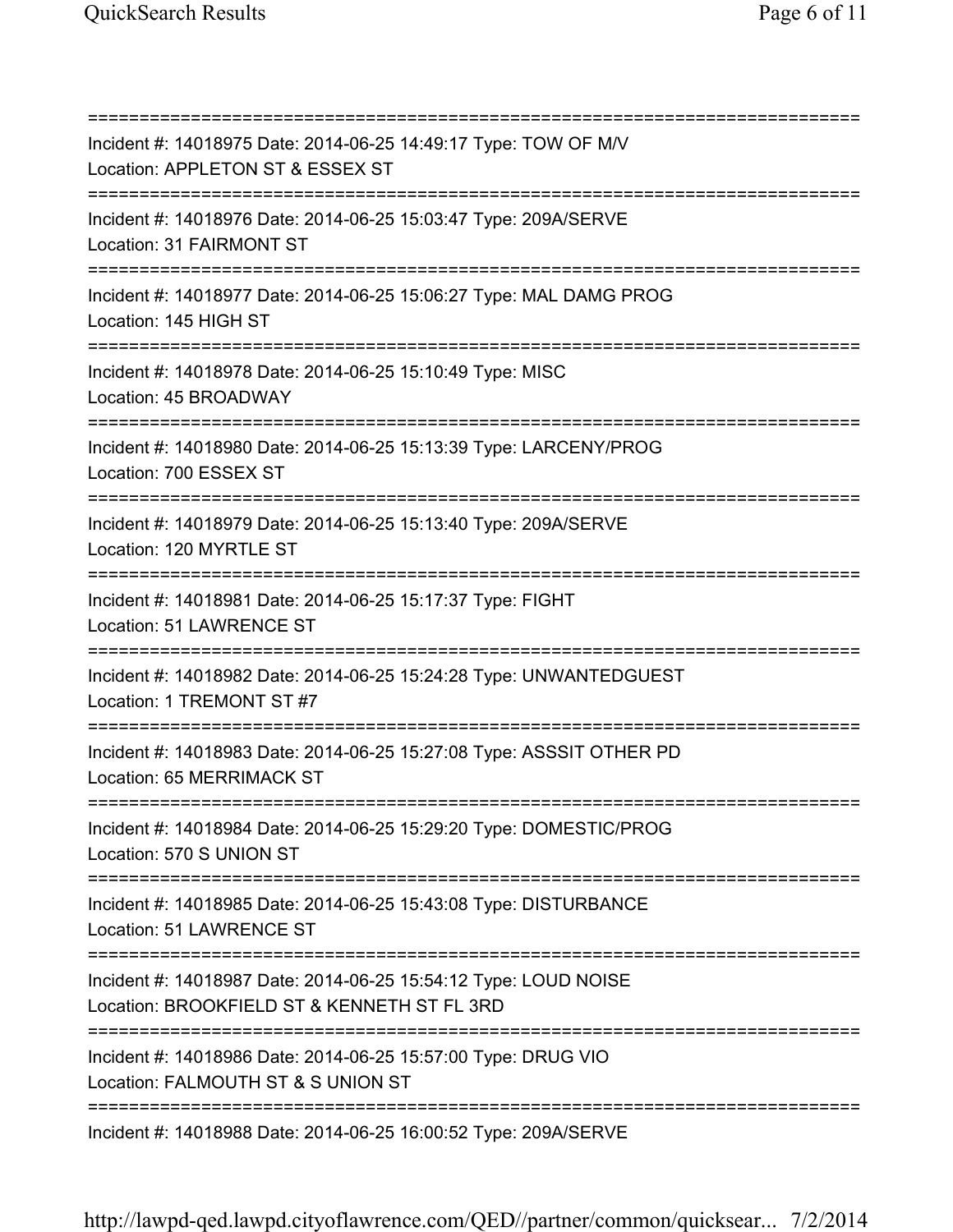| Location: 6 CHELMSFORD ST                                                                                                 |
|---------------------------------------------------------------------------------------------------------------------------|
| Incident #: 14018989 Date: 2014-06-25 16:01:56 Type: A&B PAST<br>Location: 191 SALEM ST                                   |
| Incident #: 14018990 Date: 2014-06-25 16:07:10 Type: 209A/SERVE<br>Location: 30 SARATOGA ST                               |
| Incident #: 14018991 Date: 2014-06-25 16:09:05 Type: SUICIDE ATTEMPT<br>Location: APPLETON ST & METHUEN ST                |
| Incident #: 14018992 Date: 2014-06-25 16:15:35 Type: 209A/SERVE<br>Location: 138 S UNION ST                               |
| Incident #: 14018993 Date: 2014-06-25 16:21:53 Type: COUNTERFEIT<br>Location: 10 GRAICHEN TER                             |
| Incident #: 14018994 Date: 2014-06-25 16:26:32 Type: AUTO ACC/NO PI<br>Location: BERKELEY ST & SWAN ST                    |
| Incident #: 14018995 Date: 2014-06-25 16:30:01 Type: MEDIC SUPPORT<br>Location: 90 COOLIDGE ST FL 2NDFL                   |
| Incident #: 14018996 Date: 2014-06-25 16:34:06 Type: 209A/SERVE<br>Location: 87 WHITE ST                                  |
| Incident #: 14018997 Date: 2014-06-25 16:38:41 Type: MISSING PERS<br>Location: 189 MAPLE ST                               |
| Incident #: 14018998 Date: 2014-06-25 17:01:55 Type: ASSSIT OTHER PD<br>Location: FIRE STATION / 321 AMES ST              |
| Incident #: 14018999 Date: 2014-06-25 17:18:05 Type: DISTURBANCE<br>Location: REGISTRY OF MOTOR VEHICLES / 73 WINTHROP AV |
| Incident #: 14019000 Date: 2014-06-25 17:18:56 Type: TRESPASSING<br>Location: GEISLER STATE POOL / 50 HIGH ST             |
| Incident #: 14019001 Date: 2014-06-25 17:31:55 Type: NOISE ORD<br>Location: BROOKFIELD ST & KENNETH ST                    |
| Indidnot #: 4 AN40000 Data: 2044 DR 27-A2:000 Tuna: INIVECTIONTIONI                                                       |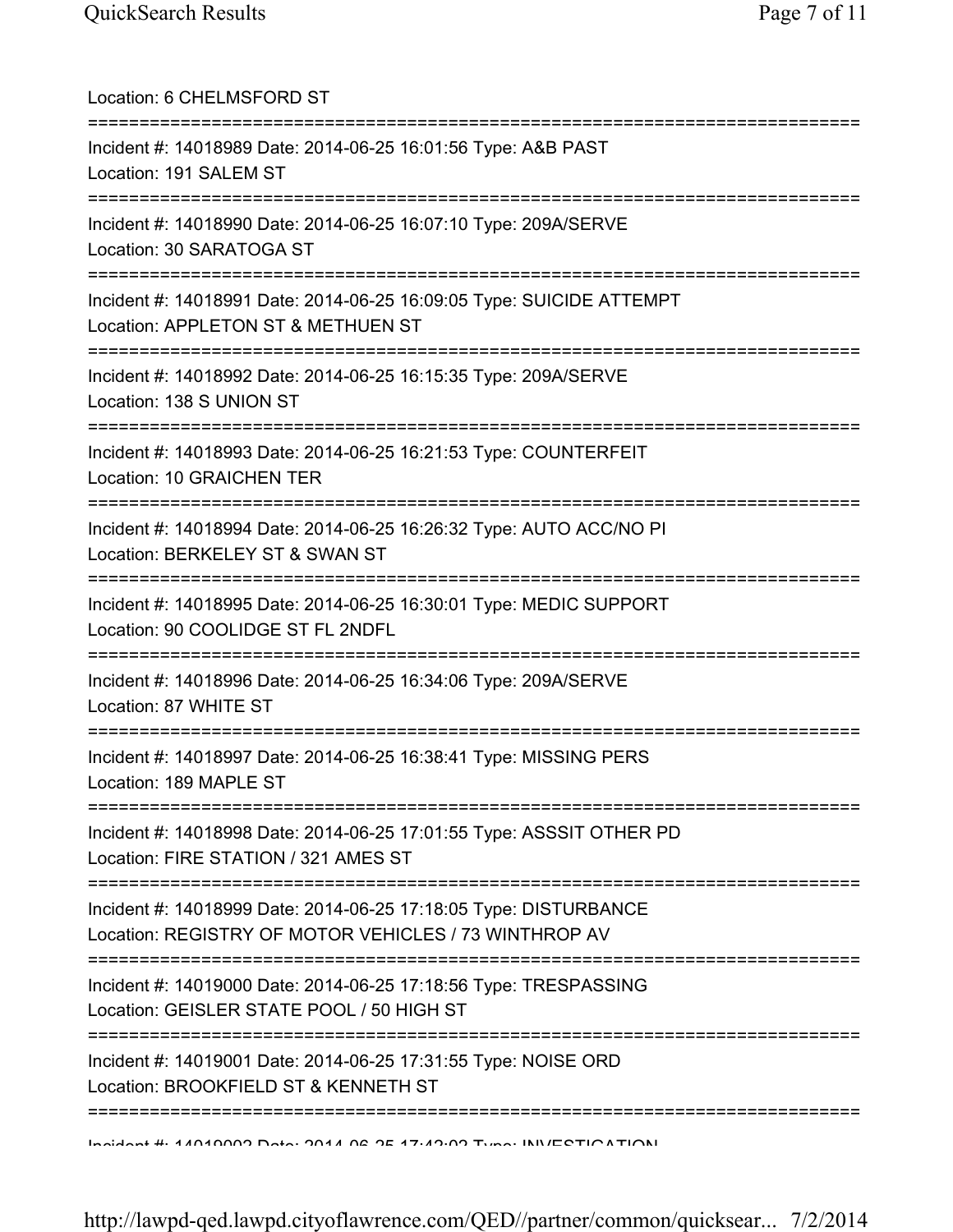| Location: BERKELEY ST & JACKSON ST                                                                                                                 |
|----------------------------------------------------------------------------------------------------------------------------------------------------|
| Incident #: 14019003 Date: 2014-06-25 17:55:29 Type: M/V STOP<br>Location: BRADFORD ST & BROADWAY                                                  |
| Incident #: 14019004 Date: 2014-06-25 17:57:19 Type: M/V STOP<br>Location: 185 CHESTNUT ST<br>====================================                 |
| Incident #: 14019005 Date: 2014-06-25 17:58:37 Type: MAL DAMAGE<br>Location: 36 BOXFORD ST                                                         |
| Incident #: 14019006 Date: 2014-06-25 17:59:21 Type: ALARMS<br>Location: WEATHERBEE SCHOOL / 75 NEWTON ST                                          |
| Incident #: 14019007 Date: 2014-06-25 18:03:41 Type: AUTO ACC/NO PI<br>Location: 17 DURHAM ST                                                      |
| Incident #: 14019008 Date: 2014-06-25 18:07:38 Type: FIRE WORKS<br><b>Location: WELLS ST</b>                                                       |
| Incident #: 14019009 Date: 2014-06-25 18:17:32 Type: DISORDERLY<br>Location: 99 WINTHROP AV                                                        |
| Incident #: 14019010 Date: 2014-06-25 18:25:45 Type: DISTURBANCE<br>Location: 210 MERRIMACK ST                                                     |
| Incident #: 14019011 Date: 2014-06-25 18:26:46 Type: LOST PROPERTY<br>Location: 600 LOWELL ST                                                      |
| =====================================<br>Incident #: 14019012 Date: 2014-06-25 18:34:53 Type: ALARMS<br>Location: EUROPEAN MOTORS / 314 S BROADWAY |
| Incident #: 14019013 Date: 2014-06-25 18:36:15 Type: DISORDERLY<br>Location: AMES ST & LOWELL ST                                                   |
| Incident #: 14019014 Date: 2014-06-25 18:52:08 Type: ALARMS<br>Location: ARLINGTON SCHOOL / 150 ARLINGTON ST                                       |
| Incident #: 14019015 Date: 2014-06-25 18:57:53 Type: ALARMS<br>Location: PEREZ RESIDENCE / 59 WEARE ST                                             |
|                                                                                                                                                    |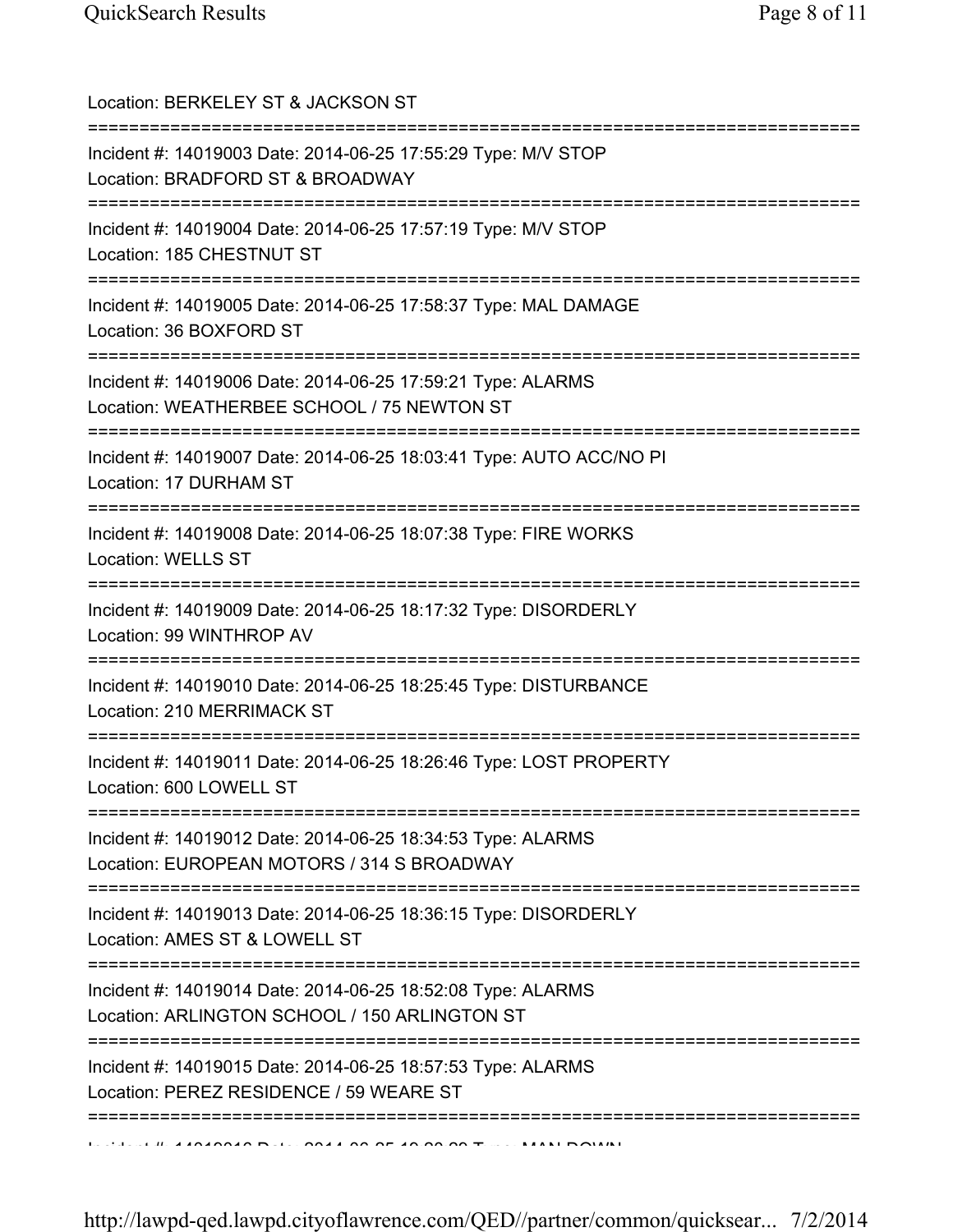| Location: ESSEX ST & LAWRENCE ST<br>========================                                                                              |
|-------------------------------------------------------------------------------------------------------------------------------------------|
| Incident #: 14019017 Date: 2014-06-25 19:31:18 Type: LARCENY/PAST<br>Location: 15 CORNISH ST<br>;==================================       |
| Incident #: 14019018 Date: 2014-06-25 19:42:12 Type: FIRE WORKS<br>Location: AVON ST & SAUNDERS ST                                        |
| Incident #: 14019019 Date: 2014-06-25 19:50:13 Type: COURT DOC SERVE<br>Location: 142 NEWBURY ST FL 2ND                                   |
| Incident #: 14019020 Date: 2014-06-25 19:51:42 Type: DOMESTIC/PROG<br>Location: 161 S UNION ST                                            |
| Incident #: 14019021 Date: 2014-06-25 20:00:05 Type: LARCENY/PAST<br>Location: 53 MECHANIC ST #1                                          |
| Incident #: 14019022 Date: 2014-06-25 20:41:48 Type: TRESPASSING<br>Location: STATE POOL / CRAWFORD ST<br>=============================== |
| Incident #: 14019023 Date: 2014-06-25 21:06:54 Type: M/V STOP<br>Location: WENDELL ST & WEST ST                                           |
| Incident #: 14019024 Date: 2014-06-25 21:19:34 Type: GENERAL SERV<br>Location: HAFFNERS / 425 MARKET ST                                   |
| Incident #: 14019025 Date: 2014-06-25 21:20:30 Type: M/V STOP<br>Location: 135 BROADWAY                                                   |
| Incident #: 14019026 Date: 2014-06-25 21:20:34 Type: ALARM/BURG<br>Location: SO LAW EAST / 165 CRAWFORD ST                                |
| Incident #: 14019027 Date: 2014-06-25 21:22:23 Type: DISTURBANCE<br>Location: 1 CLINTON CT                                                |
| Incident #: 14019028 Date: 2014-06-25 21:44:39 Type: SUS PERS/MV<br>Location: 8 GREEN ST                                                  |
| Incident #: 14019029 Date: 2014-06-25 21:46:27 Type: M/V STOP<br>Location: 205 BROADWAY                                                   |
|                                                                                                                                           |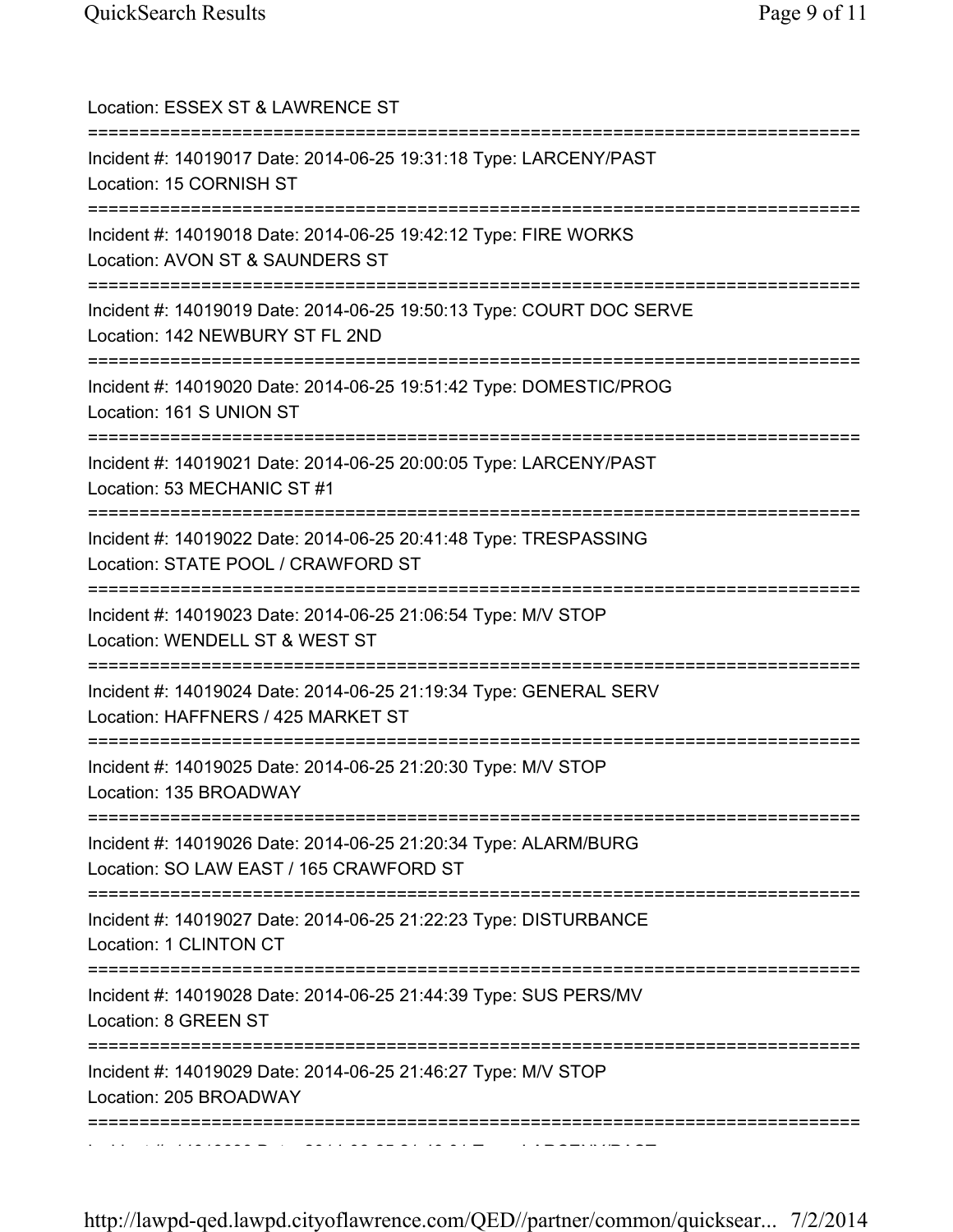Location: 71 FERN ST =========================================================================== Incident #: 14019031 Date: 2014-06-25 21:52:56 Type: TRESPASSING Location: HIGH ST =========================================================================== Incident #: 14019032 Date: 2014-06-25 22:00:43 Type: DISTURBANCE Location: BRUCKMANS FEED / 179 S BROADWAY =========================================================================== Incident #: 14019033 Date: 2014-06-25 22:17:43 Type: NOISE ORD Location: 8 FAIRMONT ST =========================================================================== Incident #: 14019034 Date: 2014-06-25 22:20:36 Type: WARRANT SERVE Location: BRADFORD ST & BROADWAY =========================================================================== Incident #: 14019035 Date: 2014-06-25 22:32:04 Type: SUS PERS/MV Location: FRANKLIN ST & HAVERHILL ST =========================================================================== Incident #: 14019036 Date: 2014-06-25 22:50:03 Type: M/V STOP Location: HUSE ST & PARK ST =========================================================================== Incident #: 14019037 Date: 2014-06-25 22:51:51 Type: M/V STOP Location: BROADWAY & HAVERHILL ST =========================================================================== Incident #: 14019038 Date: 2014-06-25 22:53:41 Type: MEDIC SUPPORT Location: 100 DORCHESTER ST FL 1 =========================================================================== Incident #: 14019039 Date: 2014-06-25 23:01:14 Type: MV/BLOCKING Location: 24 BROOK ST =========================================================================== Incident #: 14019040 Date: 2014-06-25 23:18:27 Type: NOISE ORD Location: 15 BROOKFIELD ST =========================================================================== Incident #: 14019041 Date: 2014-06-25 23:31:13 Type: DISTURBANCE Location: 85 BENNINGTON ST =========================================================================== Incident #: 14019042 Date: 2014-06-25 23:45:31 Type: DISTURBANCE Location: 40 LAWRENCE ST =========================================================================== Incident #: 14019043 Date: 2014-06-25 23:45:58 Type: M/V STOP Location: 21 TREMONT ST ===========================================================================